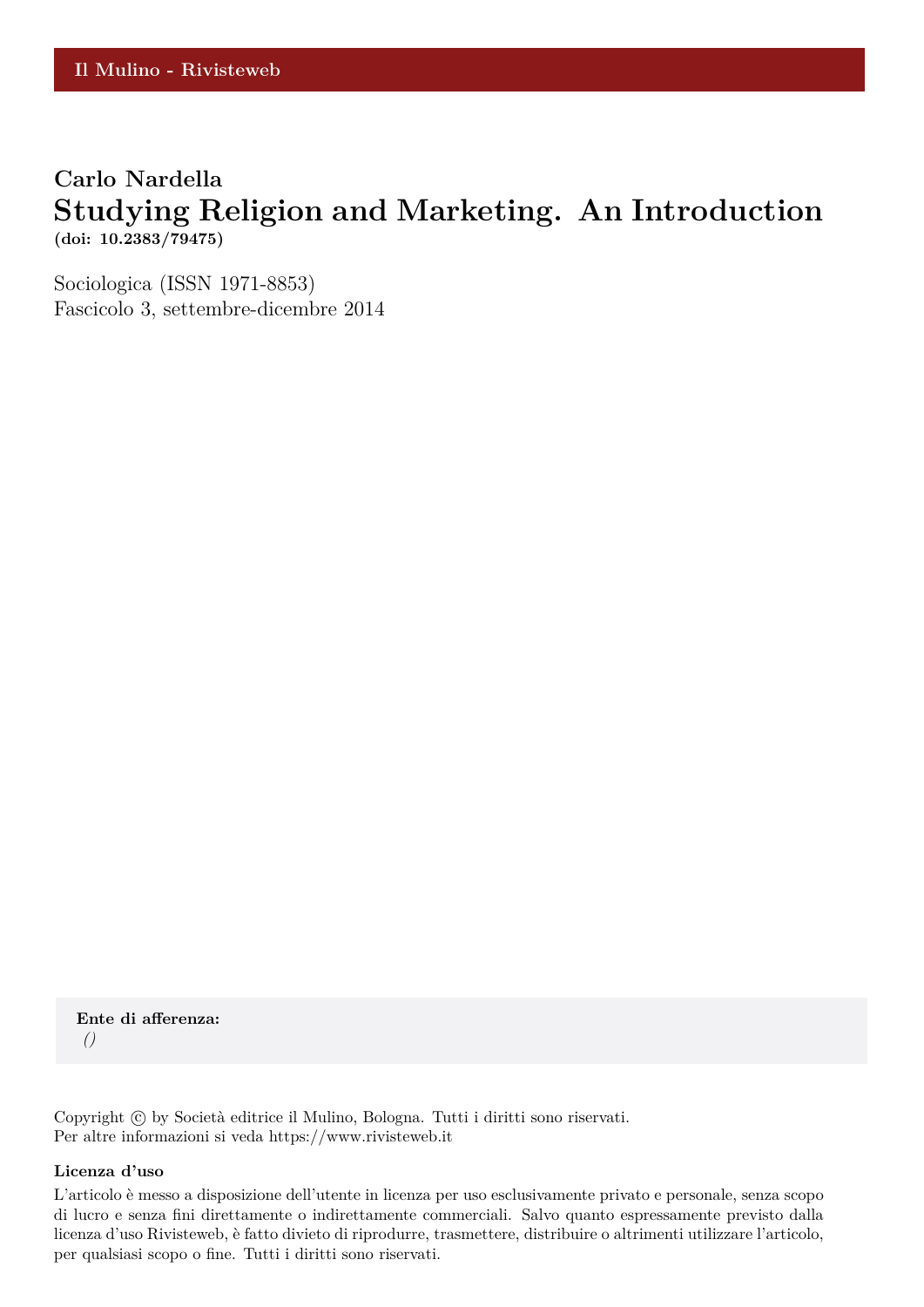Symposium / Religion and Marketing, edited by Carlo Nardella

# **Studying Religion and Marketing**

## An Introduction

## *by* Carlo Nardella

doi: 10.2383/79475

The mixture of faith and business has become increasingly evident. On the one hand, religious organizations employ sophisticated marketing techniques to attract various resources, including members, volunteers, funds, and public support. On the other hand, the business world appropriates religious and spiritual content to publicize and sell its products and services. This complex mixture can be explored in both directions, from which several important issues emerge.

The relationship between religion and marketing is an object of study that reveals the presence in the society of a great ongoing change. A growing number of academics is examining this relationship, as witnessed by the intellectual work that has been developed over the last two decades and that has seen a rapid expansion in recent years.

The scholars' tasks were to identify the main dimensions of this relationship, recognize its characteristics, and place it within more general historical and social processes. This produced a debate which highlighted signs of mutual convergence between the marketing sector and the religious sector. These two worlds were traditionally considered to belong – at least from a theoretical point of view – to two opposite cultural universes, although areas of intersection and overlapping were actually quite visible for long time.

The following pages explore a series of issues and lines of research raised in this debate, with the aim of identifying some focal points and extricating a complex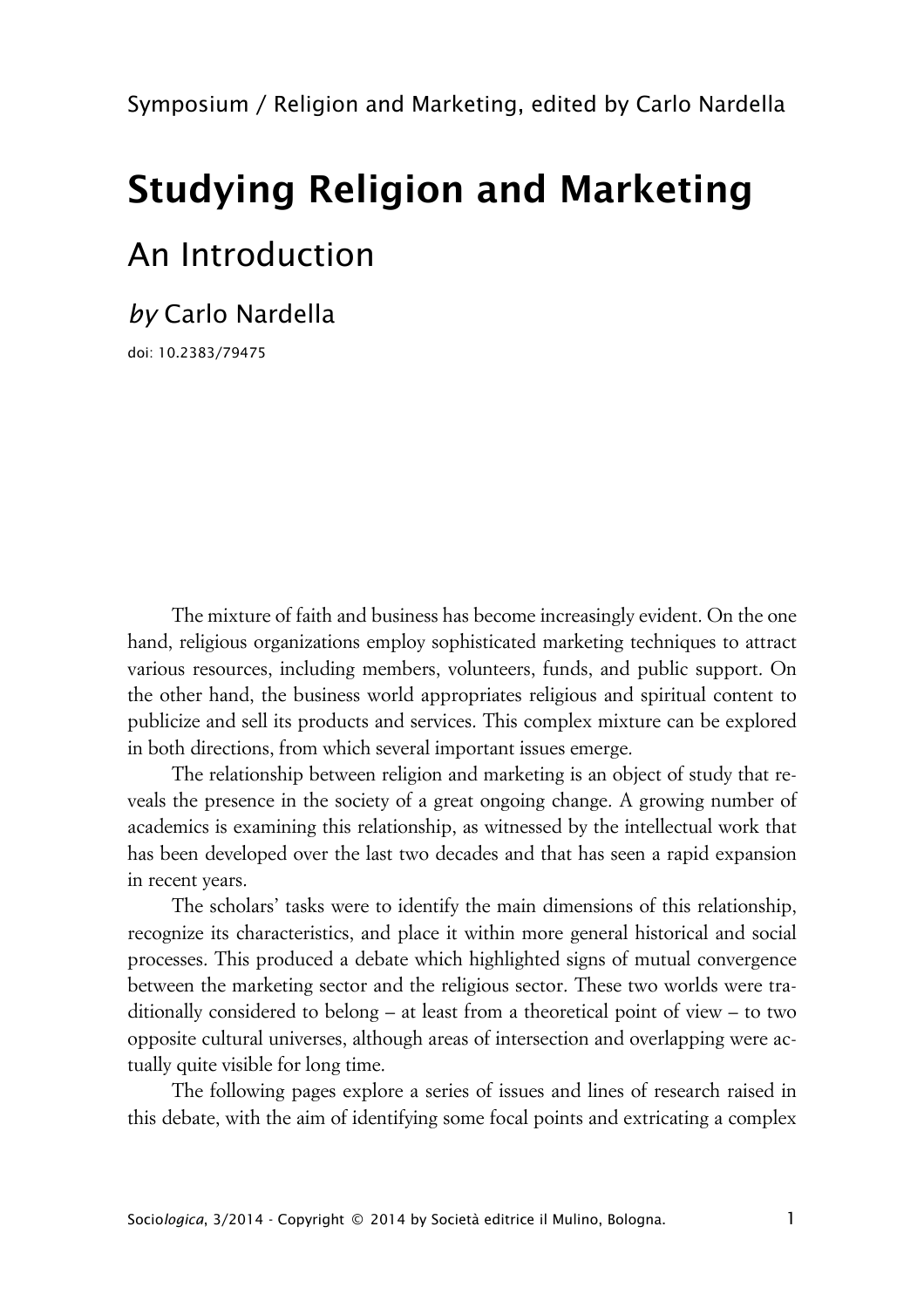of phenomena that, while they appear to be joined together, actually respond to different and partially autonomous logics.

As a general scheme, this introduction suggests that the relationship between religion and marketing moves on at least three poles: the pole of religion, the pole of marketing, and what this article refers to as the pole of consumers.

#### **xThe Pole of Religion**

The pole of religion is understood as a market in which religious organizations, all with the same legal status, compete freely with each other. As all markets, it involves an exchange of goods and the right for customers to choose on the basis of their preference.

The general underlying processes include the institutionalization of a variety of religious groups and movements, the privatization of norms and belief systems, and the rationalization – in the Weberian sense – of social conducts and structures.

From a socio-religious standpoint, the central outcome is pluralism, recognized both as a crucial institutional fact and as a cultural aspect. It interacts, in an interdependent process of cause and effect, with the phenomenon of privatization, by inducing particular adaptations in the configuration and behavior of the religious institutions.

Berger [1967, 138] was one of the first to point out that in all "pluralistic situations," where religion "must be 'sold' to a clientele that is no longer constrained to 'buy' […] the religious institutions become marketing agencies and the religious traditions become consumer commodities." This happened in the United States, where pluralism resulted in competition.

A society, which prohibits a state church by leaving its citizens free to decide whether and how to practice their faith, moreover which organizes itself in accordance with the reasoning of free market, is a society where religious organizations have historically had to compete with each other and with other cultural institutions [Finke and Iannaccone 1993].

In a situation characterized by interreligious competition, the commercialization of religion plays an important role. Although it is nothing new to trace across centuries commercial aspects of religion, the transformations of market societies in the 1800s greatly affected this phenomenon, first occurring in the United States [Moore 1994, 7].

Historians and social scientists have provided many examples of how the religious and commercial spheres have interacted in the U.S. over time: from the selling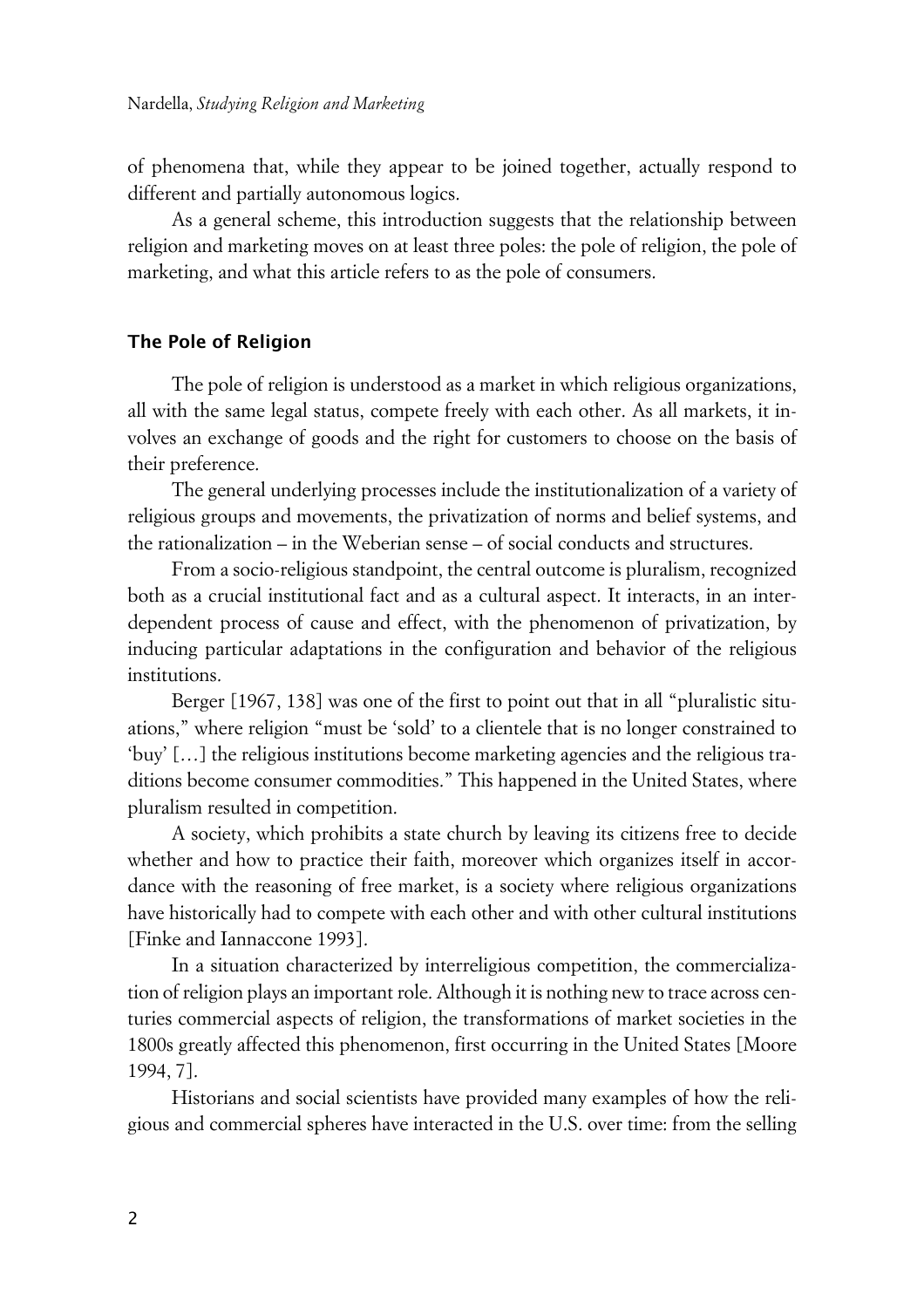of Christian goods for personal or household use in the Victorian Age [McDannell 1995, 222 ff.]; through the revitalization and transformation of religious holidays for business interests during the Nineteenth century [Schmidt 1995]; to the eager embracement of advertising slogans and tools by liberal Protestants during the 1920s and the similar unreserved exploitation of television and radio by evangelicals in the second half of the century [Moore 1994, 205-237]. A turning point has been identified in the 1960s, when religious switching, including switching to no faith, became increasingly acceptable and popular among the American population, by compelling religious institutions to use marketing strategies to attract new parishioners and retain current ones [Einstein 2008, 21-24].

Religious marketing has become an area of growing interest for researchers over the past decades. Since the beginning of the 1980s, increasing attention has been directed to topics such as the application and usefulness of marketing techniques to religious organizations, the survey of the clergy's attitudes toward the use of marketing in religion, and the evaluation of marketing strategies in terms of growth of membership, mass attendance, funds raised, and number of people involved in church activities [see, e.g., McDaniel 1986].<sup>1</sup>

More recent publications have expanded this area of research by introducing the concept of brand, understood as a symbol that the consumer uses to build his or her identity and interact with other people. Particular emphasis has been placed on the fact that the development of a brand implies the creation of meanings. A multitude of actors, both collective and individual, contribute with different levels of participation and emotional involvement to the meanings [see, e.g., Arvidsson 2006; Fourier 1998]. This has been seen by several authors as a primary feature not just of branding but also of religion in general. According to this view, both the modern commercial world and the religious world "tell a story" by creating meaning and identity [cf. Twitchell 2007, 73; see also Twitchell 2004, 89].

An innovative proposal, considering the wide interest generated and the general consensus reached, has been advanced by Einstein [2008, 7 ff.]: the proliferation of religious choices, the high level of media saturation and the ubiquitous presence of advertising have made it necessary for religion to promote its products and services as brands. The key concept is that of "religious branding," realized through the creation of specific "faith brands" [*ibidem*, 92-94]. These are religious products and services (books, religious courses, spiritual practices, etc.) which, like their secular counterparts, serve to distinguish them from others in the religious marketplace and assist consumers in making a personal connection with the product.

<sup>1</sup> For an overview of this literature, see Cutler and Winans [1999] and Cutler [1992].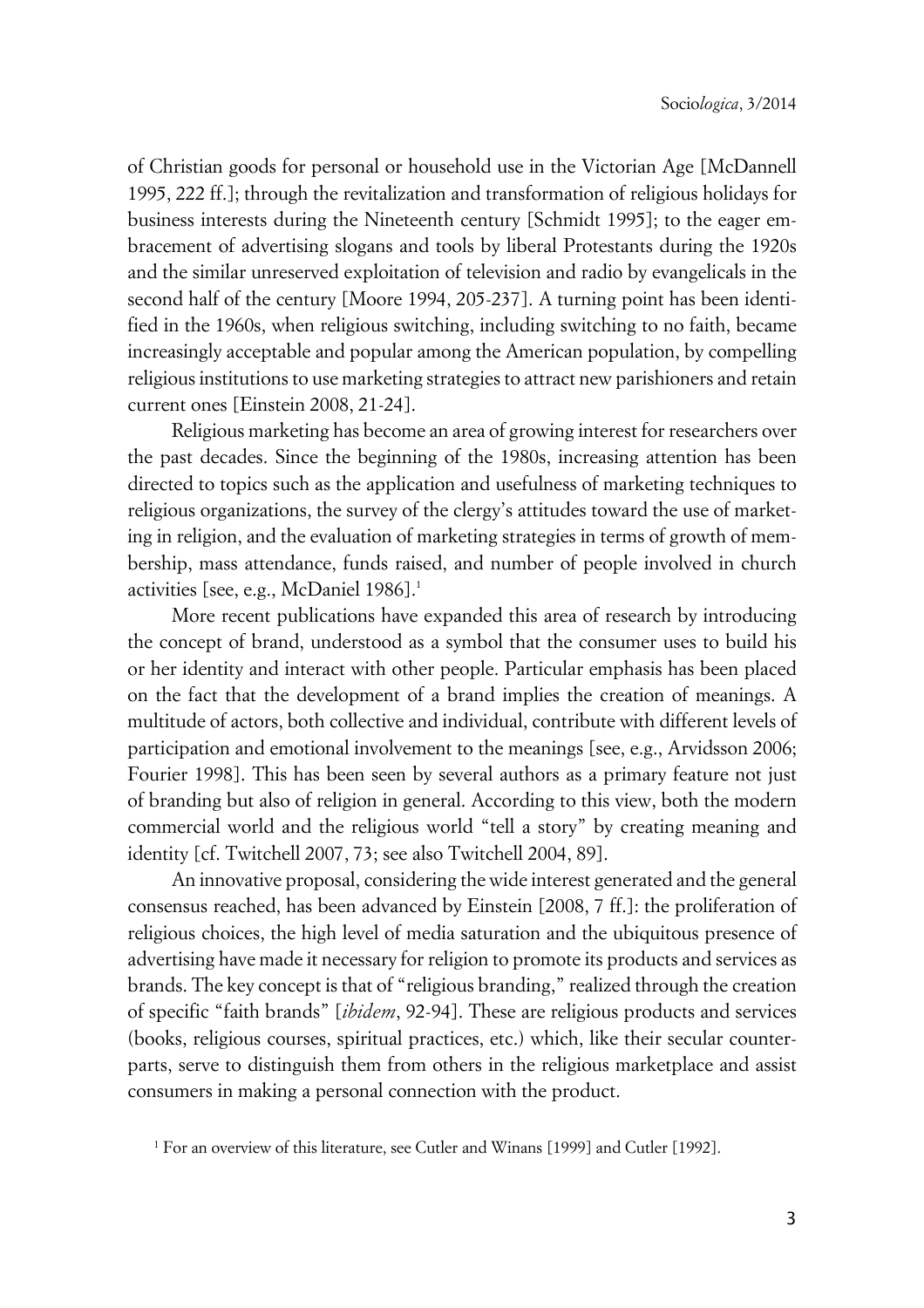The concept of religious branding appears to be relevant not only for Christian churches but also for other religions. A salient example of religious-marketing interaction in Islam is represented by the halal (Islamic permissible) industry, which now includes "sectors beyond the food market such as pharmaceuticals, cosmetics, toiletries, and services such as banking, insurance, and tourism," by giving life to "a new market of consumer products, advertising, and commercial media programming [...] increasingly labeled 'Islamic'" [Echchaibi 2012, 31-32].

Even among different Asian religions, the interaction between religiosity and commerce seems to have become an important aspect. Symbolic economies drive the production and veneration of Buddhist monuments and other religious places in Thailand and its neighboring region [Askew 2008]. A brisk retail market of Hindu ritual paraphernalia, including flowers, has developed in Singapore [Sinha 2011]. Religious practices associated with popular Chinese religion are monetized during spiritual festivals in Malaysia and China [DeBernardi 2008].

The marketing strategies applied by the Kabbalah Center founded by Philip Berg and the advertising campaigns launched by the Church of Scientology show that Jewish groups and new religious movements as well are affected by these dynamics [cf. Einstein 2008, 147-172; Einstein 2011].

Although different religious traditions may embrace different branding tools, there appears to be little doubt among researchers about the applicability of marketing concepts and practices to religion. And yet, the situation remains to some extent paradoxical, at least from the point of view of the religious institutions. As Voas [2014, xviii] pointed out: "[n]o doubt 'Mother Theresa' became a brand, and that brand was successfully deployed for charitable purposes, but many people would be offended by the suggestion that there was anything conscious about the way her name and image became trademark for altruism."

Not all religious organizations, indeed, admit to be "enterprises" with a specific economic dimension and, for this reason, they function in a sort of permanent denial of such dimension. Bourdieu [(1994) 1998, 204 ff.] made reference to this "misrecognition" through the expression "double game," by adding that "[t]he truth of religious enterprise is that of having two truths: economic truth and religious truth, which denies the former." Bourdieu furthered argued that sociological analysis of religion should employ "two words, superimposed on each other, as if in a musical chord: apostolate/marketing, faithful/clientele, sacred service/paid labor, and so forth."

This consideration leads to a knotty issue of the debate: if marketing has become so important in contemporary societies, what are the consequences of the commercialization of religion? The answers rely on different hypotheses. The adoption of marketing techniques by religious organizations, as well as the commercialization of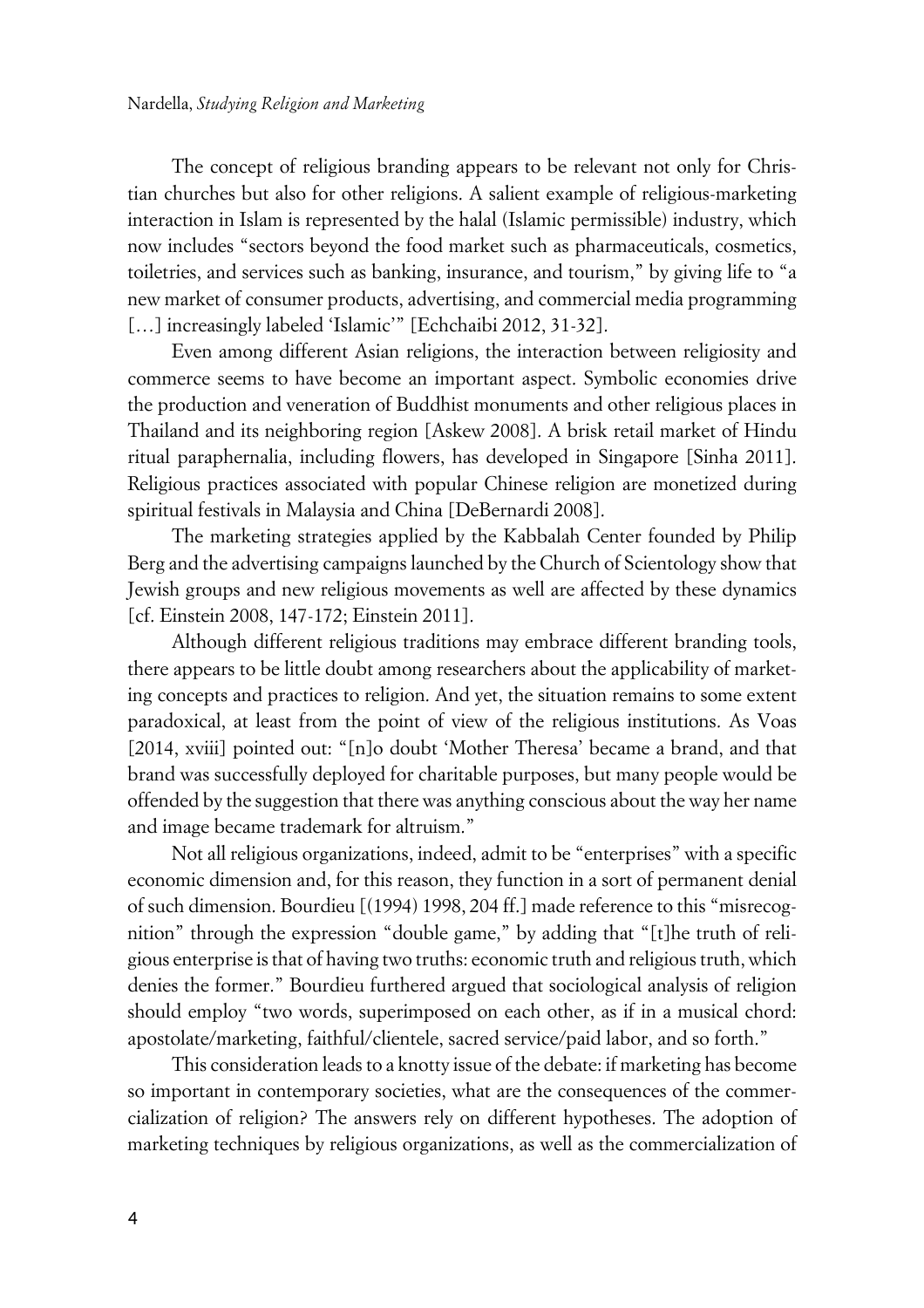religious objects and icons, can be explained satisfactorily by making reference to the secularization thesis: religion is losing its power and authority, while other institutions like consumption and entertainment become dominant. From this perspective, it appears that consumer culture is ascendant, the sacred is being replaced by the secular, and religion is being forced to adapt in order to compete in a marketplace with multiple sources of meanings. But an answer can also be found by radically denying secularization. This happens if one accepts the axiom that religious demand constitutes an independent variable, is located at the level of the individual, and is not subjected to relevant variations over time. This solution postulates that the overall religious demand remains constant and shifts the explanation of the ongoing changes at the level of the institutions, which are assigned with the task of capturing and, possibly, enhancing the demand for religion, by adopting modern and increasingly sophisticated marketing techniques.

#### **xThe Pole of Consumers**

The thesis of the religious supermarket, since its first formulations, paved the way to an important shift: considering the individual as an actor who is more or less free to pick and choose whatever beliefs and practices satisfy his or her individual needs. Religion, according to this view, is understood as a personalized religion, related to aspects of the subjectivity of the individual and founded on personal autonomy.<sup>2</sup>

"Invisible religion," "Sheilalism," "implicit religion" are only a few of the expressions used to emphasize the subjective dimension of religion, by following the hypothesis that proposes to separate the concept of religion from that of institutionalized religion and recognize that the paths of these two entities may diverge, namely that the former can exist independently from the latter [see Luckmann (1963) 1967]. If, on the one hand, this approach reduces the importance of the institutional control on religion, on the other hand, it maintains that religion in itself will always exist, although adopting a multiplicity of different forms. With this shift, a new path is established, that of researching the transformations of religion in the present society, understanding which are its new forms, and revealing where the unseen sacred hides itself.

New forms of religion have been identified in the sphere of economic consumption. Some authors, for example, have seen consumerism as a real religion. Starting from a functionalist approach, Loy [1997, 275] maintained that the functions once performed by traditional religions are more and more fulfilled by the market, which  $\mathbf{r}$ 

<sup>&</sup>lt;sup>2</sup> For a critical discussion of the privatization thesis, see Aupers and Houtman [2006].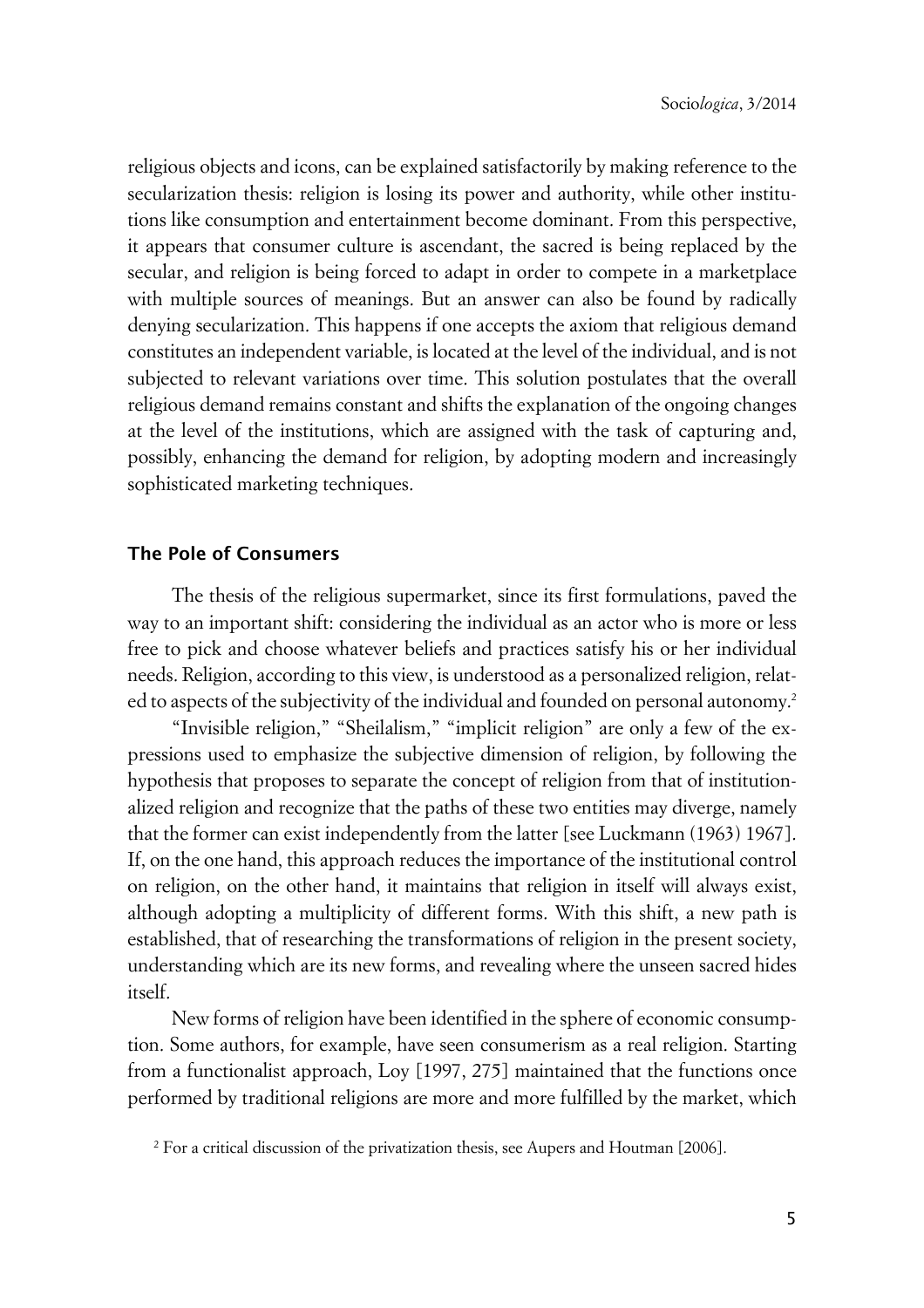has become "the first truly world religion, binding all corners of the globe more and more tightly into a worldview and set of values whose religious role we overlook only because we insist on seeing them as 'secular.'" Cox [1999, 18], by developing a similar thesis, added that although the market possesses divine attributes, "they are not always completely evident to mortals but must be trusted and affirmed by faith."

DeChant [2002] pushed the conceptualization of this new system of beliefs and norms even further by focusing on its structural aspects such as its rituals (shopping), its pilgrimage sites (malls and department stores) and its "liturgical calendar" (the major North American shopping days, particularly the period from the weekend before Thanksgiving until Christmas Eve). Central in deChant's analysis is the idea that the world of commerce and consumerism has become a sort of cosmological religion remarkably similar to the archaic religions which were practiced before the advent of Christianity: "[a]s the ancients saw nature as the ultimate sacred power and worshiped it in all of its various expressions, so we today see the economy as the sacred power of our culture and worship it in an even wider array of manifestations" [DeChant 2002,  $xiv$ ].<sup>3</sup>

Other authors have interpreted consumption and shopping as a vehicle to reach the transcendent. According to Belk, Wallendorf, and Sherry [1989], consumers, both individually and collectively, are able to sacralize a wide range of consumer products like flags, sports stars, automobiles, and collections. The process through which this happens is based on a phenomenon of shifting boundaries between the sacred and the profane. This allows contemporary consumers to treat secular elements as "set apart, extraordinary, or sacred, just as elements of nature are sacred in naturistic religions and certain icons are sacred to followers of contemporary, organized religions. Although the specific focal objects differ, the same deeply moving, self-transcending feelings may attend each, and the same revulsion may occur when these objects are not treated with respect" [Belk *et al.* 1989, 2].

The sacralization of the secular can be much more easily experienced when consumers become members of "brand communities," namely communities formed around brands, especially those "with a strong image, a rich and lengthy history, and threatening competition" [Muniz and O'Guinn 2001, 415]. Examples of brand communities have been found in cars (e.g., Jeep, Saab), computers (e.g., Macintosh, Newton), and even fantasy and science fiction (e.g., Star Trek, Star Wars). Key feature of these communities, which present strong magic and religious connotations, is the production of "transformative experiences in their consumers" [Muniz and Schau

<sup>&</sup>lt;sup>3</sup> For other literature that interprets and presents economics as a religion, see Benton [1990], Foltz [2007], and Nelson [2001].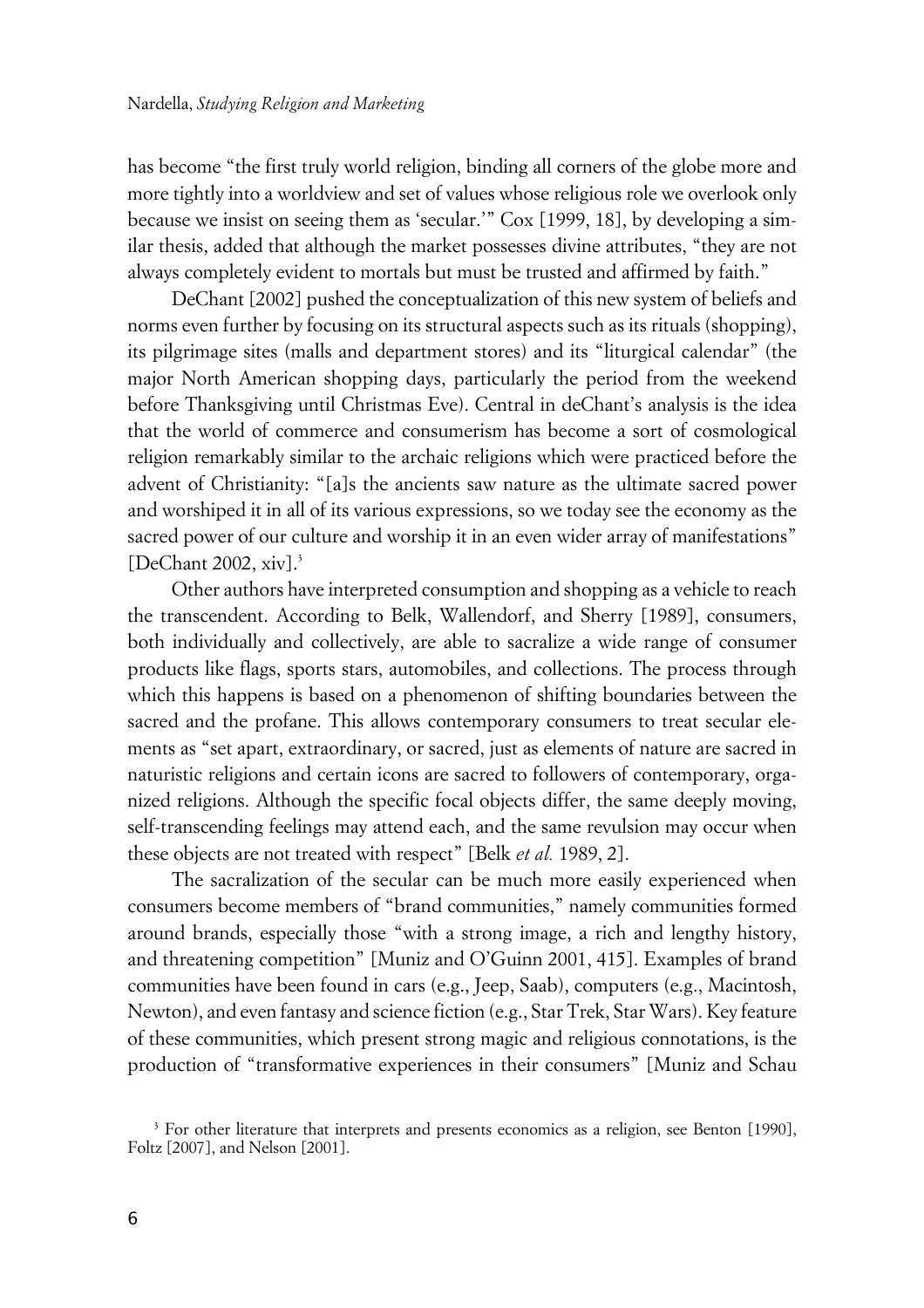2005, 746]. These magico-religious experiences have mainly been identified in the mythical and legendary narratives which the members of these communities share and exchange with each other. Moreover, brand communities can be transformed into "brand cults," groups of followers whose loyalty toward the brand is so strong that its products become actual religious objects, for example, as happened with Apple and Harley Davidson [cf. Belk and Tumbat 2005].

It is worth noting that these theories have in common the premise that individuals are driven by a deep-seated need for the sacred and that this need, in a period of crisis for institutionalized religions, can be fulfilled by consumption and popular culture. In this sense, they appear to be rooted, on the one hand, in a field opposite to that of the secularization thesis, since they consider the demand for religion as a constant variable, while, on the other, they accept some of its conclusions (for example, the current marginalization of the institutionalized religion), by developing them within a post-secularization frame.

Two main problems emerge. The first comes from the fact that the unhistorical assumption that the sacred is a motivating draw for all people lies firmly at the core of this line of research, which moreover seems to accept this rigid aspect without critically analyzing it, thus transforming an unhistorical element into a theoretical a priori. It might be true that humans are driven by anthropologically scripted needs for the sacred, but the opposite might also be true. It is therefore important that this point is not taken for granted because it represents a major premise of the whole investigation [Guizzardi 1979, 17-29].

The second problem concerns the definition of religion. It is difficult to not agree with Stolz and Usunier [2014, 10-11] when they observe, referring to the sacralization of consumption theory, that: "the definition of 'religion' (or implicit, or quasi-religion etc.) used is so broad that it is difficult to conceive of phenomena that could not – at least in principle – also become 'implicitly religious.'"

At the same time, it seems not to be sufficient to reduce religion to its functions and even less to conclude that in a secular society, where these functions are no longer performed by institutionalized religions, other social forces perform them. On closer inspection, even this approach conceals an unhistorical assumption: making religion overlap with its functions implies indeed, at the social level, the presence of a constant religious structure and, at the individual level, the existence of a human nature with intrinsic religious characteristics (*homo religiosus*).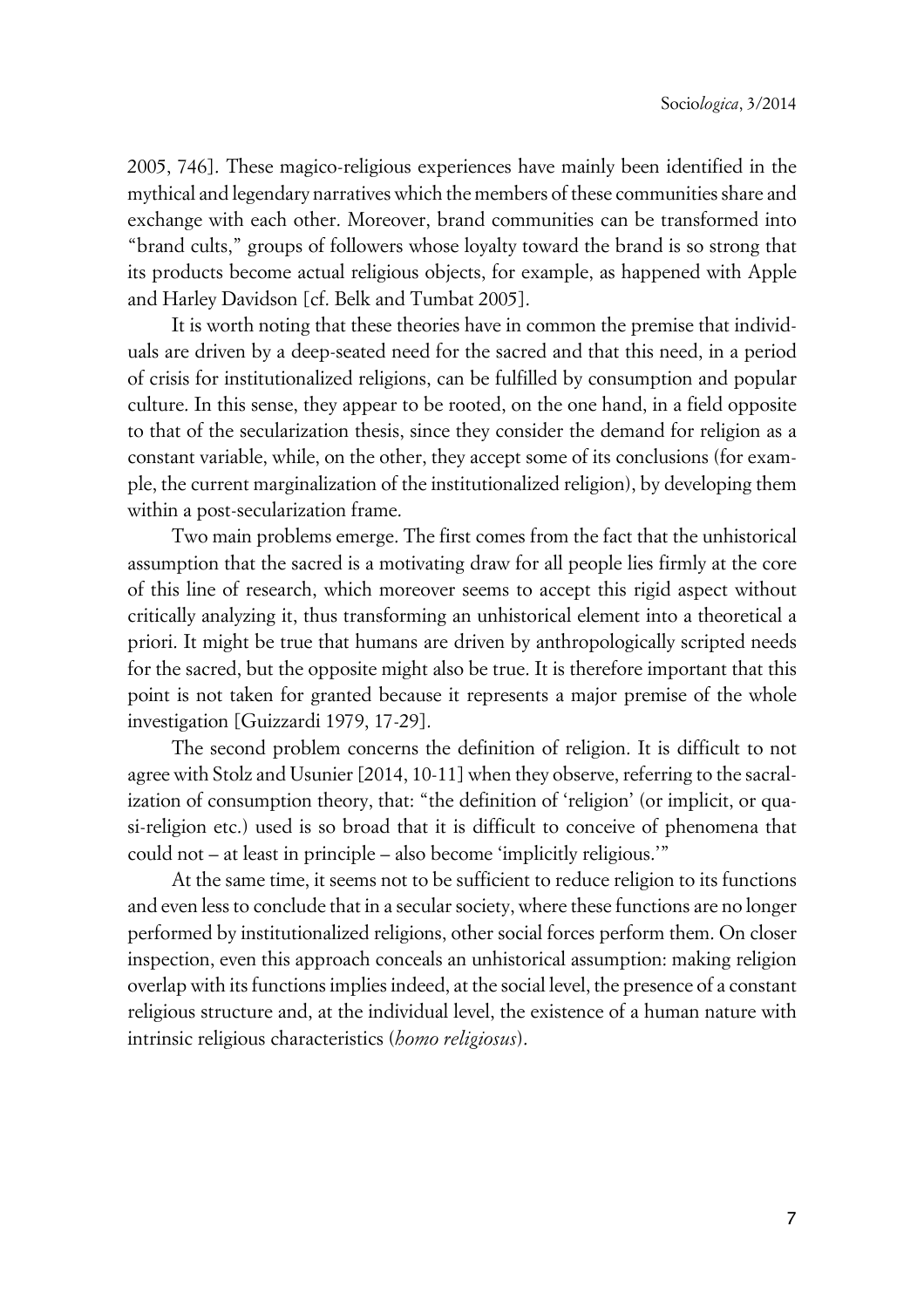#### **xThe Pole of Marketing**

So far, this article has considered the case of religions that adopt marketing techniques by promoting themselves as brands and the case of consumer products and experiences thought to be sacred and raised to cult status. However, there is also the case of religious meanings and practices used in contexts and for purposes that have little relation to religion. This latter case includes a wide variety of symbols, beliefs, narratives, and disciplines which are exploited or sold on the marketplace of secular goods. This ranges from the crucifix reproduced in the form of a jewel or body adornment, to Buddhist meditation used as a stress-reduction technique, to Gregorian chant marketed as a specific genre of popular music, to yoga transformed into a physical exercise program.

Although relatively little research has been conducted, these phenomena emphasize a series of issues such as the exploitation of powerful symbolic resources commonly associated with religious institutions, the public role of religion, and its increasing circulation outside a special "sacred" sphere.

A line of research dealing with some of these issues went through the use of religious themes and symbols in commercial advertising [see, e.g., Guizzardi 2007; Nardella 2012; Potel 1981]. It provided empirical evidence that a significant amount of religious content is employed to fulfill a multiplicity of advertising purposes, for example praising a product's qualities, attracting the audience's attention through word games or shocking images, and endowing the goods with a mystical or magical aura. The emphasis is placed on the fact that the advertisements using religious content, although varying with regard to the class of product promoted and the type of reference used, share the same process of meaning attribution, namely a process through which meanings already existing in the interpretative system of religion are transferred to goods and services that have no relation with the religious sphere (cars, articles of clothing, food, tourist destinations, et cetera).

From a sociological standpoint, the use of religion in advertising calls into question a recognized division of labor and, as a result, the group of religious experts that have created and maintained those meanings over time, who are expropriated from their accumulated symbolic work [Nardella 2012, 238-239].

At the basis of this theoretical model lies the idea that the advertising agencies, and the companies for whom they work, are not the only players and, at the same time, that religious institutions are not simply passive and indifferent spectators. Religious institutions play indeed an active role in the definition and maintenance of the religious discourse and have, therefore, specific interests on the way in which such discourse is reproduced and utilized. These interests emerge quite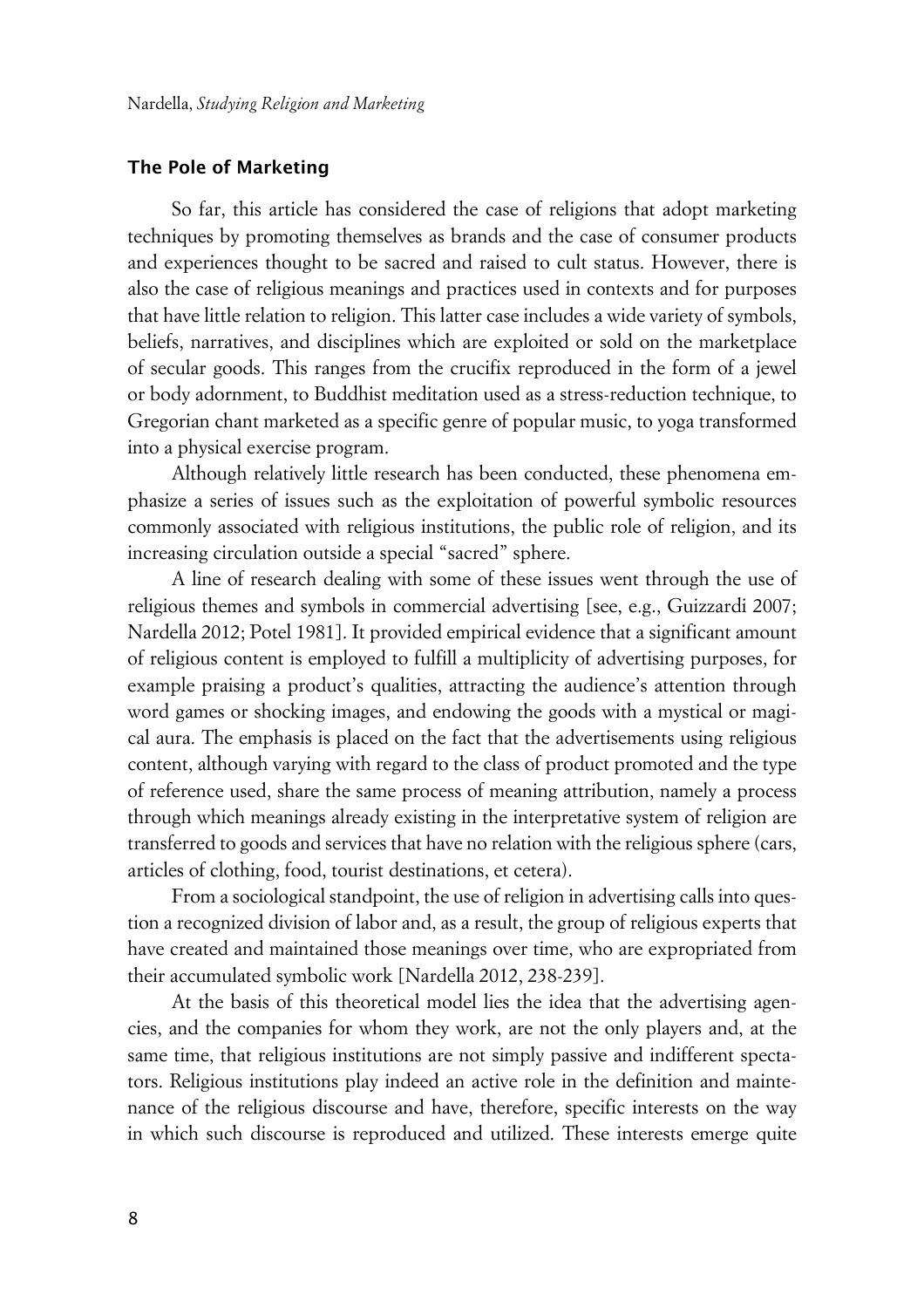clearly when religious specialists decide to react against the advertising field's appropriation of religious meanings, by exercising a power of control on those same meanings, which they consider to be under their exclusive competence [cf. Guizzardi 2007].

Other lines of research advancing a secularization hypothesis understood as declining religious authority due to the expansion of consumer economy have emerged in the field of theology and religious studies. One of these lines focuses on the process of cultural appropriation that has come to characterize contemporary consumer capitalism. The basic logic of this process is identified in the unhinging and re-hinging of signifiers and signifieds to boost the value of branded products and services.<sup>4</sup> Miller [2008] called this process "commodification," by pointing out that it has two interrelated consequences for religion. "First, elements of religious traditions are fragmented into discrete, free-floating signifiers abstracted from their interconnections with other doctrines, symbols and practices." The second consequence is that, when abstracted from their contexts of production, these elements "are deprived of their links to the institutional and communal setting in which they shape the daily lives of religious practitioners" [*ibidem*, 3- 4].

Other authors underlined the existence of a close relationship between consumer logic and the modern notion of spirituality. According to Carrette and King [2005], the growing popularity of the discourse on spirituality is an indicator of the silent takeover of religion by contemporary capitalist ideologies.<sup>5</sup> In this view, the concept of spirituality is a means that companies and their consumers use "to pay lip-service to the 'exotic,' rich and historically significant religions of the world at the same time as distancing themselves from any engagement with the worldviews and forms of life that they represent" [*ibidem*, 17]. The world of religion appears therefore to be colonized by business and consumption, which use "the positive gloss of 'spirituality' to support its corporate interests and working practices" [*ibidem*, 171].

The confluence of economics and spirituality seems to have produced what Lau [2000] called "New Age Capitalism," namely an economic system in which various practices linked to different religions, especially Eastern traditions (e.g., aromatherapy, macrobiotics, yoga, and t'ai chi), are sold as consumer products along with the promise of a personal transformation at both physical and mental level.

<sup>4</sup> A conceptualization of this process as a general mechanism of contemporary media culture is provided in Goldman and Papson [1996].

<sup>5</sup> On this, see also York [2001].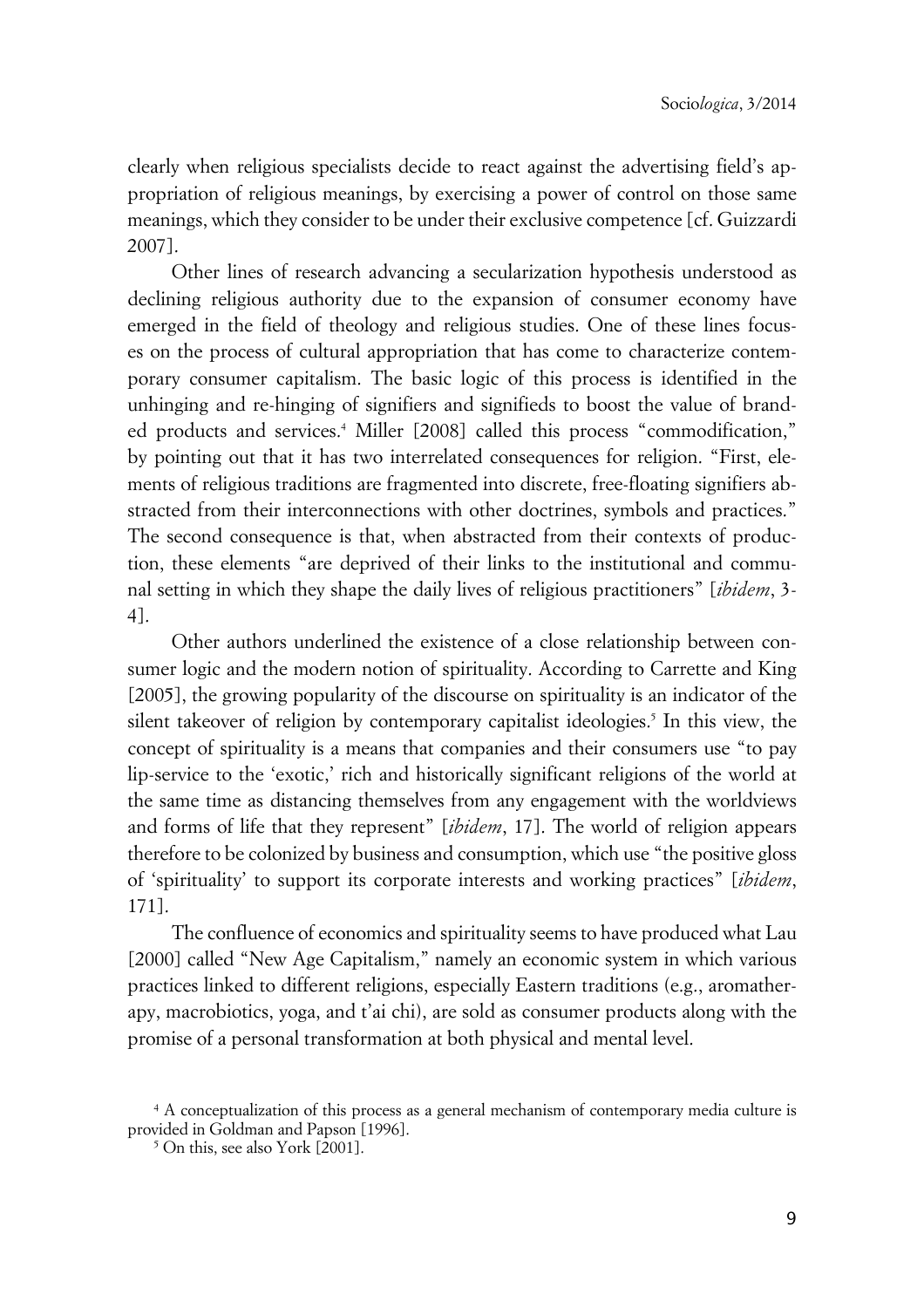#### **xMoving into the Symposium**

The three poles outlined here represent three analytical perspectives through which the relationship between religion and marketing can be viewed and interpreted. They show that the phenomenon has multiple dimensions and that various hypotheses, which move for the most part independently from each other, have been advanced.

Studying the intersection of religion and marketing requires, from this point of view, the integration of different disciplinary approaches with the aim of addressing this topic not as much from a general standpoint, but rather from a definite and detailed standpoint.

In this symposium, six scholars from different academic fields – sociology, media studies, and marketing – explore specific manifestations of this intersection, by providing a new glimpse on its dynamics and structures. The essays collected here report the results of empirical and theoretical investigations, conducted on significant portions of the religion-marketing relationship, in which the recognition of the importance of symbolic production appears to be one of the dominant horizons.

The symposium begins with an article by *Mara Einstein*, which investigates how religious institutions are implementing marketing strategies and tools, including social media. Einstein analyzes the case of the Episcopal Church in the United States as an example of how a church can develop online strategies to market individual churches, by allowing congregants and prospects to engage and interact with them.

*Nabil Echchaibi* explores emerging branding landscapes in modern Muslim consumer culture through a focus on the Islamic music industry and the marketing of its popular artists. By analyzing the case of Awakening Records, a UK-based Islamic record label, Echchaibi shows the emergence of a new expressive and performative culture that, through the public significance of Islamic tastes, generates new habits of devotion and reinforces social sentiments and community bonds among young Muslims.

The contribution of *Stef Aupers* tries to go beyond the debate about the commodification of spirituality by focusing on an unacknowledged phenomenon: the "spiritualization of commodities." By analyzing a randomly selected sample of advertisements for online role-playing computer games and twenty in-depth interviews with Dutch players, Aupers shows that these online games are explicitly designed and marketed by the gaming industry as an other-worldly world of re-enchantment, and that this game world can provide individual players with distinctly spiritual experiences.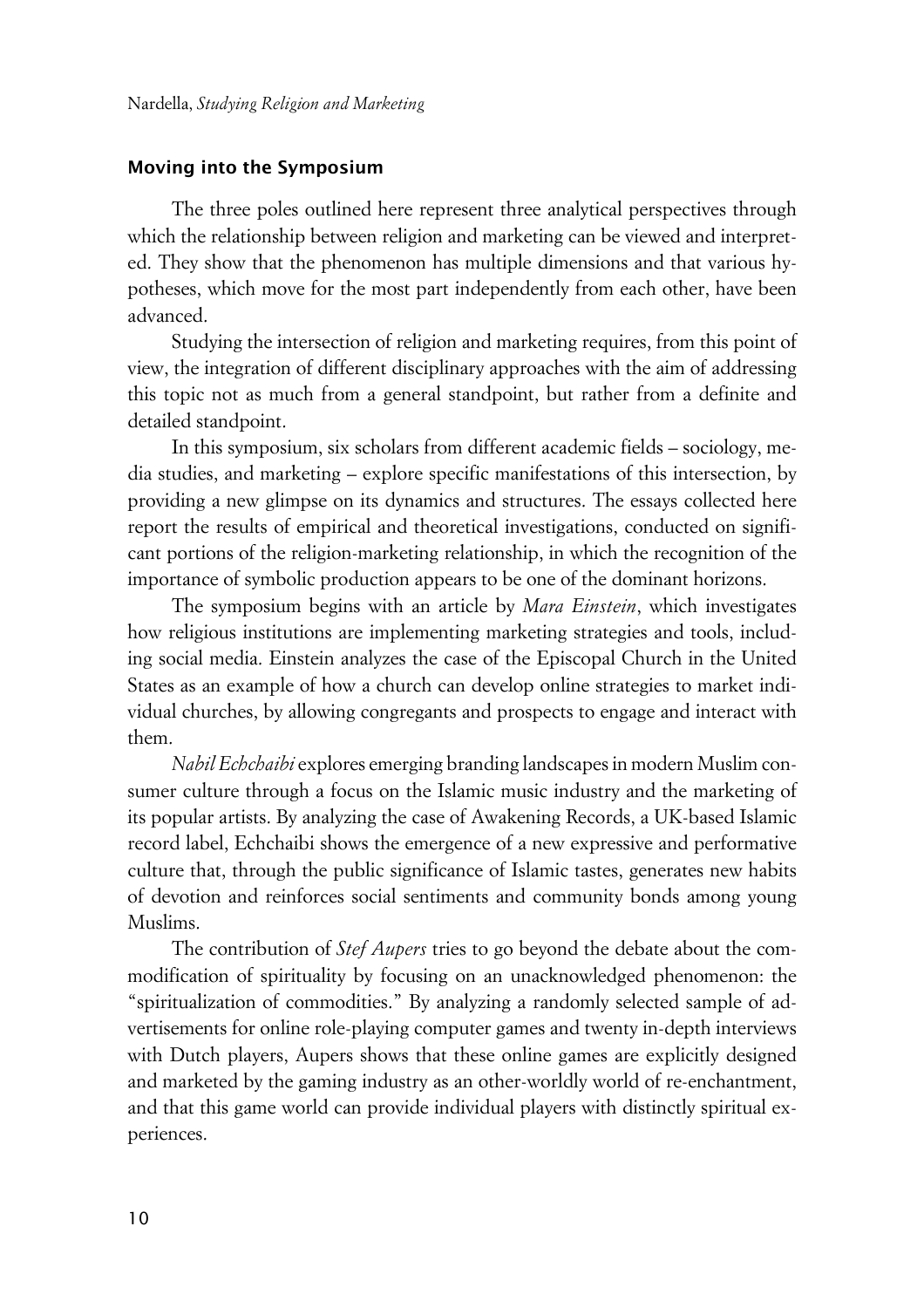In his article, *Adam Arvidsson* presents the hypothesis that contemporary consumer culture might have Christian roots, as well as his analysis of the American charismatic Christianity as a case in point, arguing that more research is required on this specific genealogy.

*Gustavo Guizzardi* proposes a typology of relations between religion and advertising based on an economy of symbolic goods in which hegemony, and the struggle for it, is the decisive factor. According to Guizzardi, open conflicts between religion and advertising arise when religious institutions perceive the semantic invasion of the advertising field as an attack against their symbolic power. But conflicts may also remain latent, when advertisers decide to respect the hegemony of the religious field, and not even emerge at all, when the institution downgrades the religious meanings exploited by advertising as belonging to the domain of popular religiosity.

In the final article, *Carlo Nardella* explores the portrayal of religious symbols in Italian advertising over the last forty years. Through a content analysis conducted on a large sample of advertisements appearing in popular Italian magazines between 1969 and 2013, Nardella seeks to determine the frequency of these portrayals, their nature, and the cultural values that they emphasize. He concludes by advancing the hypothesis that advertising, as a result of its growing use of religious symbols, will motivate a migration from the religious meaning system to its own meaning system, by objectifying them as internal citations within the advertising field.

## **References**

Arvidsson, A.

2006 *Brands. Meaning and Value in Media Culture*. London; New York: Routledge.

Askew, M.

2008 "Materializing Merit. The Symbolic Economy of Religious Monuments and Tourist-Pilgrimage in Contemporary Thailand." Pp. 89-119 in *Religious Commodifications in Asia. Marketing Gods*, edited by P. Kitiarsa. London; New York: Routledge.

Aupers, S., and Houtman, D.

2006 "Beyond the Spiritual Supermarket: The Social and Public Significance of New Age Spirituality." *Journal of Contemporary Religion* 21 (2): 201-222.

Belk, R.W., and Tumbat, G.

2005 "The Cult of Macintosh." *Consumption, Markets and Culture* 8 (3): 205-217.

Belk, R.W., Wallendorf, M., and Sherry, Jr. J.F.

1989 "The Sacred and the Profane in Consumer Behavior: Theodicy on the Odyssey." *The Journal of Consumer Research* 16 (1): 1-38.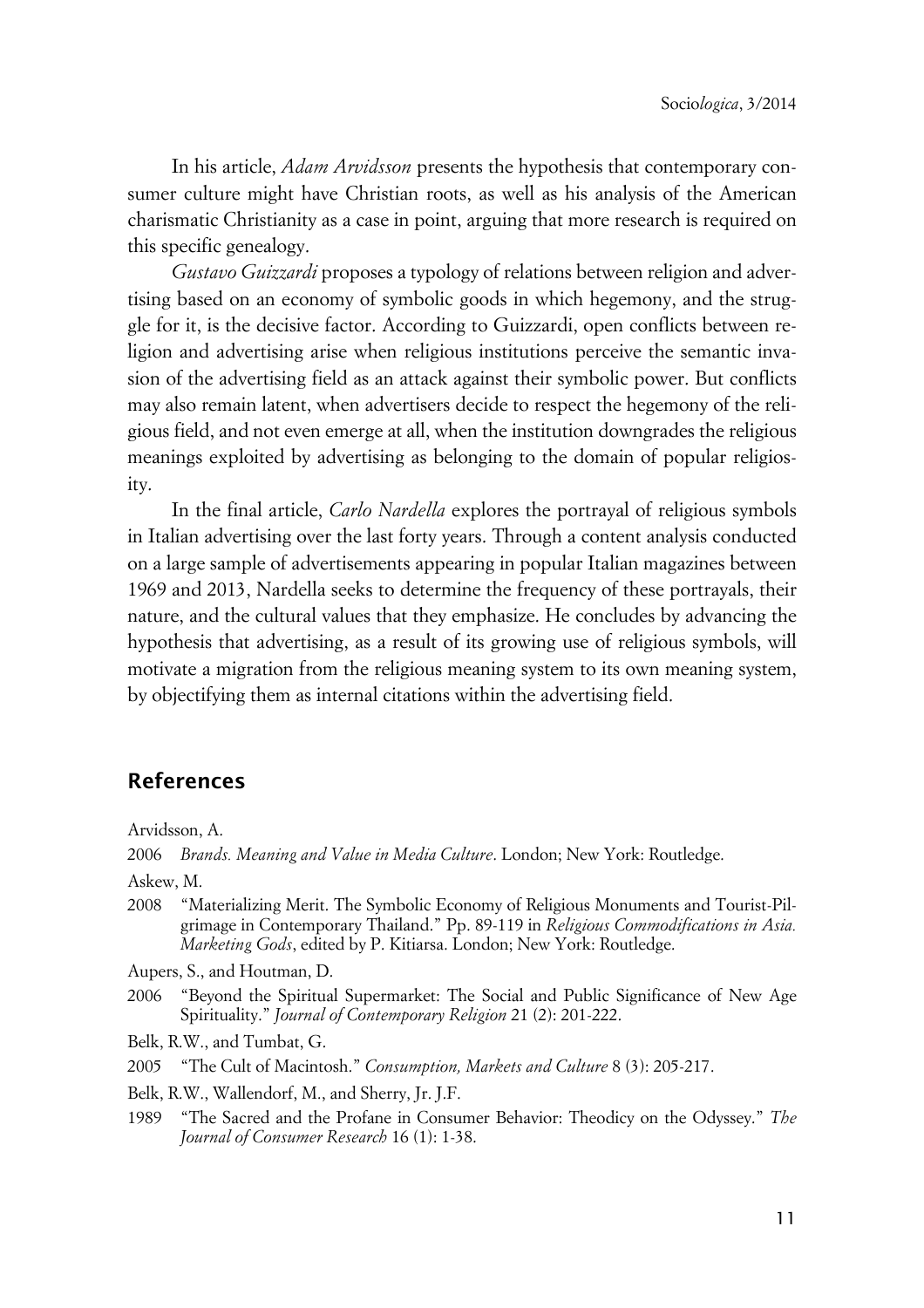Benton, Jr.R.

1990 "A Hermeneutic Approach to Economics: If Economics is Not Science, and If It is Not Merely Mathematics, Then What could It be?" Pp. 65-99 in *Economics as Discourse: An Analysis of the Language of Economists*, edited by W.J. Samuels. Boston, MA: Kluwer Academic Publishers.

Berger, P.L.

- 1967 *The Sacred Canopy: Elements of a Sociological Theory of Religion*. Garden City, N.Y.: Doubleday.
- Bourdieu, P.
- 1994 *Raisons pratiques. Sur la théorie de l'action*. Paris: Éditions du Seuil (English translation: *Practical Reason. On the Theory of Action*. Stanford, CA: Stanford University Press, 1998).
- Carrette, J., and King, R.
- 2005 *Selling Spirituality. The Silent Takeover of Religion*. London; New York: Routledge.

Cox, H.

1999 "The Market as God: Living in the New Dispensation." *The Atlantic Monthly*, March: 18-23.

Cutler, B.D.

1992 "Religion and Marketing." *Journal of Professional Services Marketing* 8 (1): 153-164.

Cutler, B.D., and Winans, W.A.

1999 "What do Religion Scholars Say about Marketing? Perspectives form the Religious Literature." *Journal of Professional Services Marketing* 18 (2): 133-145.

DeBernardi, J.

2008 "Commodifying Blessings. Celebrating the Double-Yang Festival in Penang, Malaysia and Wudang Mountain, China." Pp. 49-67 in *Religious Commodifications in Asia. Marketing Gods*, edited by P. Kitiarsa. London; New York: Routledge.

deChant, D.

2002 *Sacred Santa: Religious Dimensions of Consumer Culture*. Cleveland, OH: Pilgrim Press

Echchaibi, N.

2012 "Mecca Cola and Burqinis: Muslim Consumption and Religious Identities." Pp. 31-39 in *Religion, Media and Culture: A Reader*, edited by G. Lynch, J. Mitchell, and A. Strhan. London; New York: Routledge.

Einstein, M.

- 2008 *Brands of Faith. Marketing Religion in a Commercial Age*. London; New York: Routledge.
- 2011 "The Evolution of Religious Branding." *Social Compass* 58 (3): 331-338.
- Finke, R., and Iannaccone, L.R.
- 1993 "Supply-side Explanations for Religious Change." *The Annals of the American Academy*, *AAPSS* 527: 27-39.

Foltz, R.H.

2007 "The Religion of the Market: Reflections on a Decade of Discussion." *Worldviews: Global Religions, Culture, and Ecology* 11 (2): 135-154.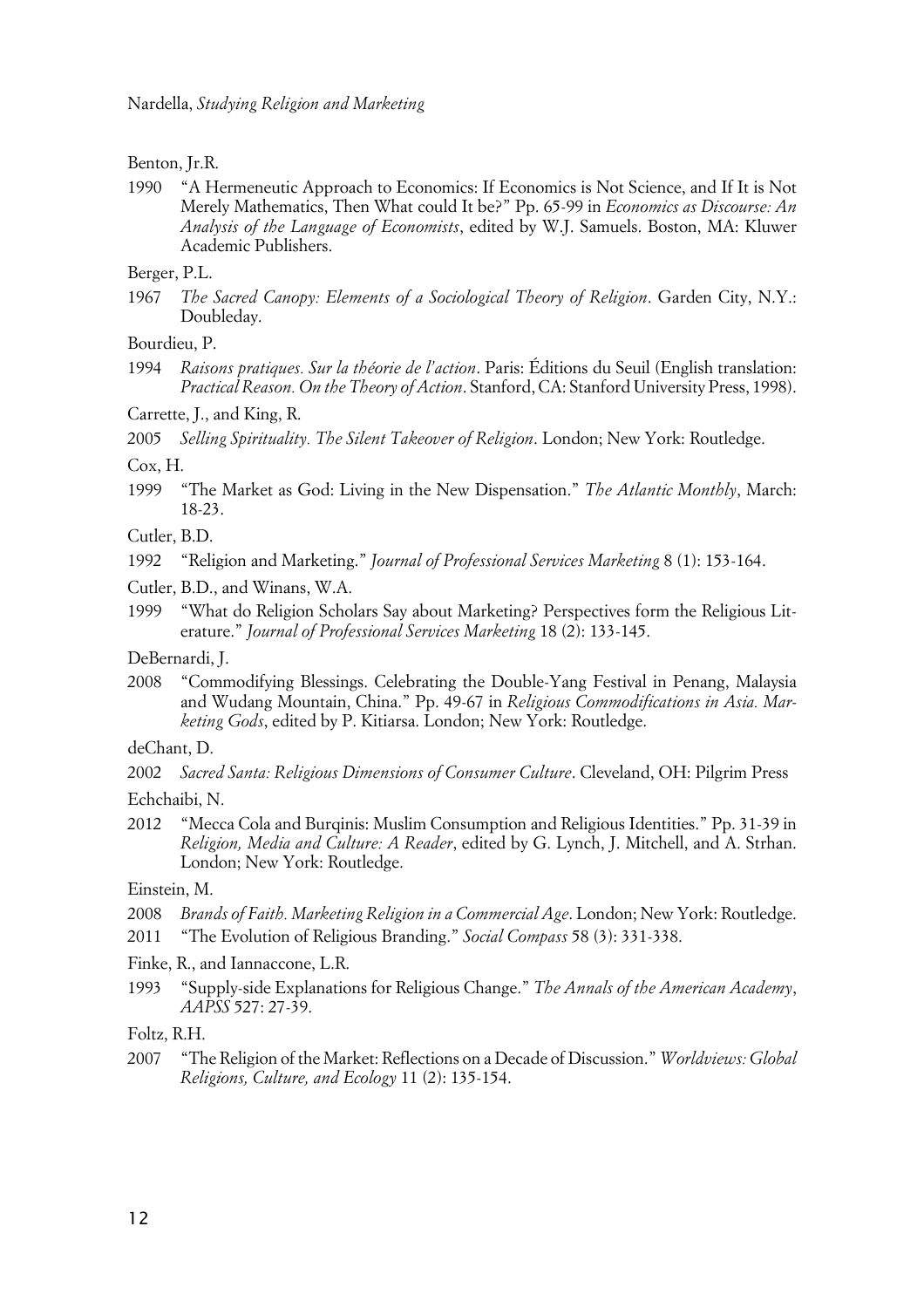Fourier, S.

1998 "Consumers and Their Brands: Developing Relationship Theory in Consumer Research." *Journal of Consumer Research* 24 (4): 343-373.

Goldman, R., and Papson, S.

1996 *Sign Wars: The Cluttered Landscape of Advertising*. New York: Guilford.

Guizzardi, G.

- 1979 *La religione della crisi: per una teoria sociologica dello scambio del prodotto religioso*. Milano: Comunità.
- 2007 "Pubblicità e religione: convergenze, censure, conflitti." *Religioni e società* 57: 136-142.

Lau, K.J.

2000 *New Age Capitalism. Making Money East of Eden*. Philadelphia, PA: University of Pennsylvania Press.

#### Loy, D.R.

1997 "The Religion of the Market." *Journal of the American Academy of Religion* 65 (2): 275-290.

#### Luckmann, T.

1963 *Das Problem der Religion in der modernen Gesellschaft. Institution, Person und Weltanschauung*. Freiburg: Rombach (English translation: *The Invisible Religion. The Problem of Religion in Modern Society*. New York; London: MacMillan, 1967).

McDaniel, S.W.

1986 "Church Advertising. Views of the Clergy and General Public." *Journal of Advertising* 15 (1): pp. 24-29.

McDannell, C.

- 1995 *Material Christianity. Religion and Popular Culture in America*. New Haven; London: Yale University Press.
- Miller, V.J.
- 2008 *Consuming Religion. Christian Faith and Practice in a Consumer Culture*. New York; London: Continuum.

Moore, L.R.

1994 *Selling God. American Religion in the Marketplace of Culture*. New York: Oxford University Press.

Muniz, Jr.A.M., and O'Guinn, T.C.

2001 "Brand Community." *Journal of Consumer Research* 27 (4): 412-432

Muniz, Jr.A.M., and Schau, H.J.

2005 "Religiosity in the Abandoned Apple Newton Brand Community." *Journal of Consumer Research* 31: 737-747.

Nardella, C.

2012 "Religious Symbols in Italian Advertising: Symbolic Appropriation and the Management of Consent." *Journal of Contemporary Religion* 27 (2): 217-240

Nelson, R.H.

2001 *Economics as Religion: From Samuelson to Chicago and Beyond*. University Park, PA: The Pennsylvania State University Press.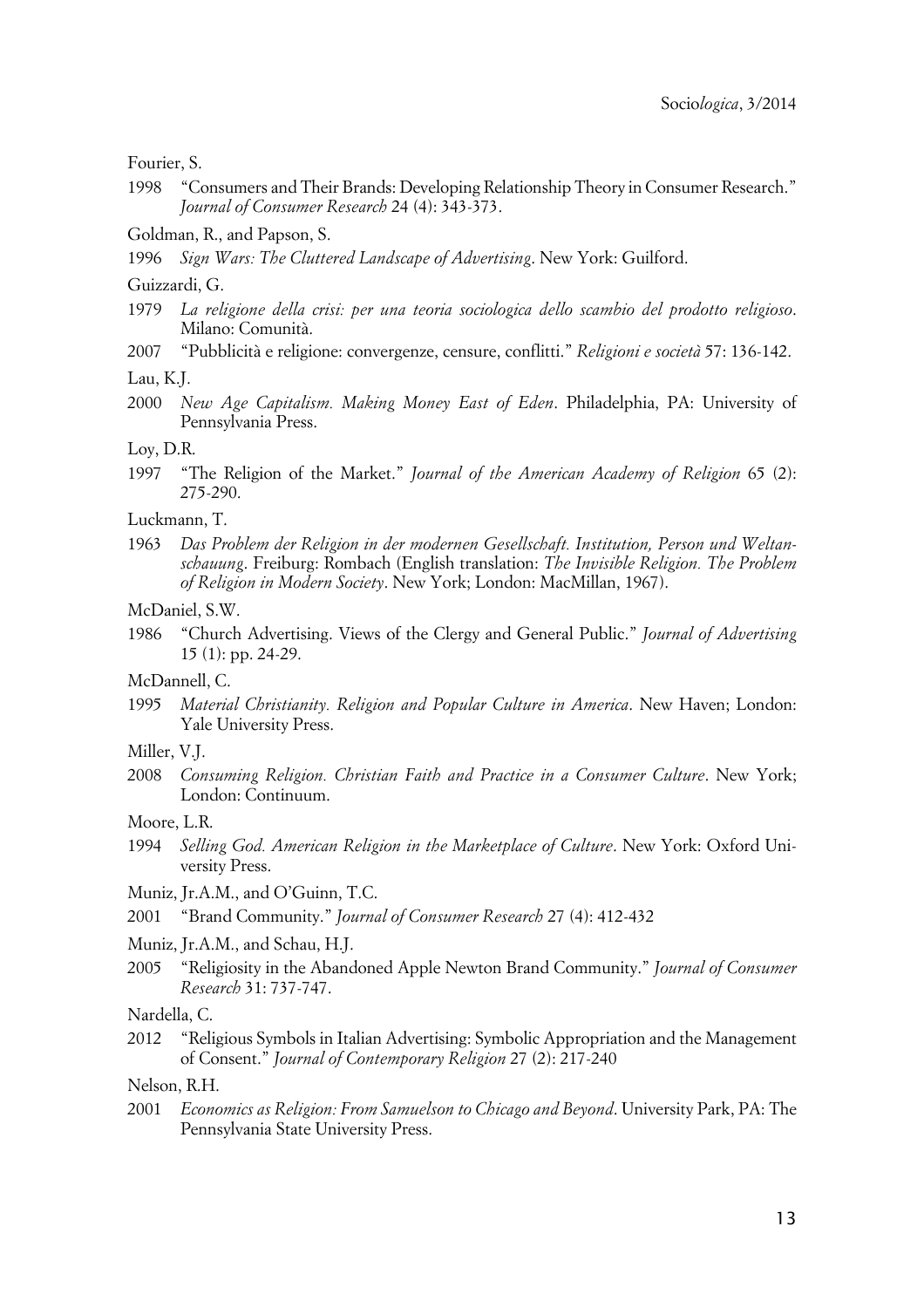Potel, J.

1981 *Religion et publicité*. Paris: Le Cerf.

Rinallo, D., Scott, L., and Maclaran, P. (eds.)

2013 *Consumption and Spirituality*. London; New York: Routledge.

Schmidt, L.E.

1995 *Consumer Rites: The Buying and Selling of American Holidays*. Princeton, NJ: Princeton University Press.

Sinha, V.

- 2011 *Religion and Commodification: 'Merchandizing' Diasporic Hinduism*. London; New York: Routledge.
- Stolz, J., and Usunier, J.-C.
- 2014 "Religions as Brands: New Perspectives on the Marketization of Religion and Spirituality." Pp. 3- 25 in *Religions as Brands. New Perspectives on the Marketization of Religion and Spirituality*, edited by J.-C. Usunier and J. Stolz. Farnham, UK; Burlington, VT: Ashgate.

Twitchell, J.B.

- 2004 *Branded Nation: The Marketing of Megachurch, College, Inc., and Museumworld*. New York: Simon & Schuster.
- 2007 *Shopping for God: How Christianity Went from In Your Heart to In Your Face*. New York: Simon & Schuster.

Voas, D.

2014 "Preface." Pp. xvii-xix in *Religions as Brands. New Perspectives on the Marketization of Religion and Spirituality*, edited by J.-C. Usunier and J. Stolz. Farnham, UK; Burlington, VT: Ashgate.

York, M.

2001 "New Age Commodification and Appropriation of Spirituality." *Journal of Contemporary Religion* 16 (3): 361-372.